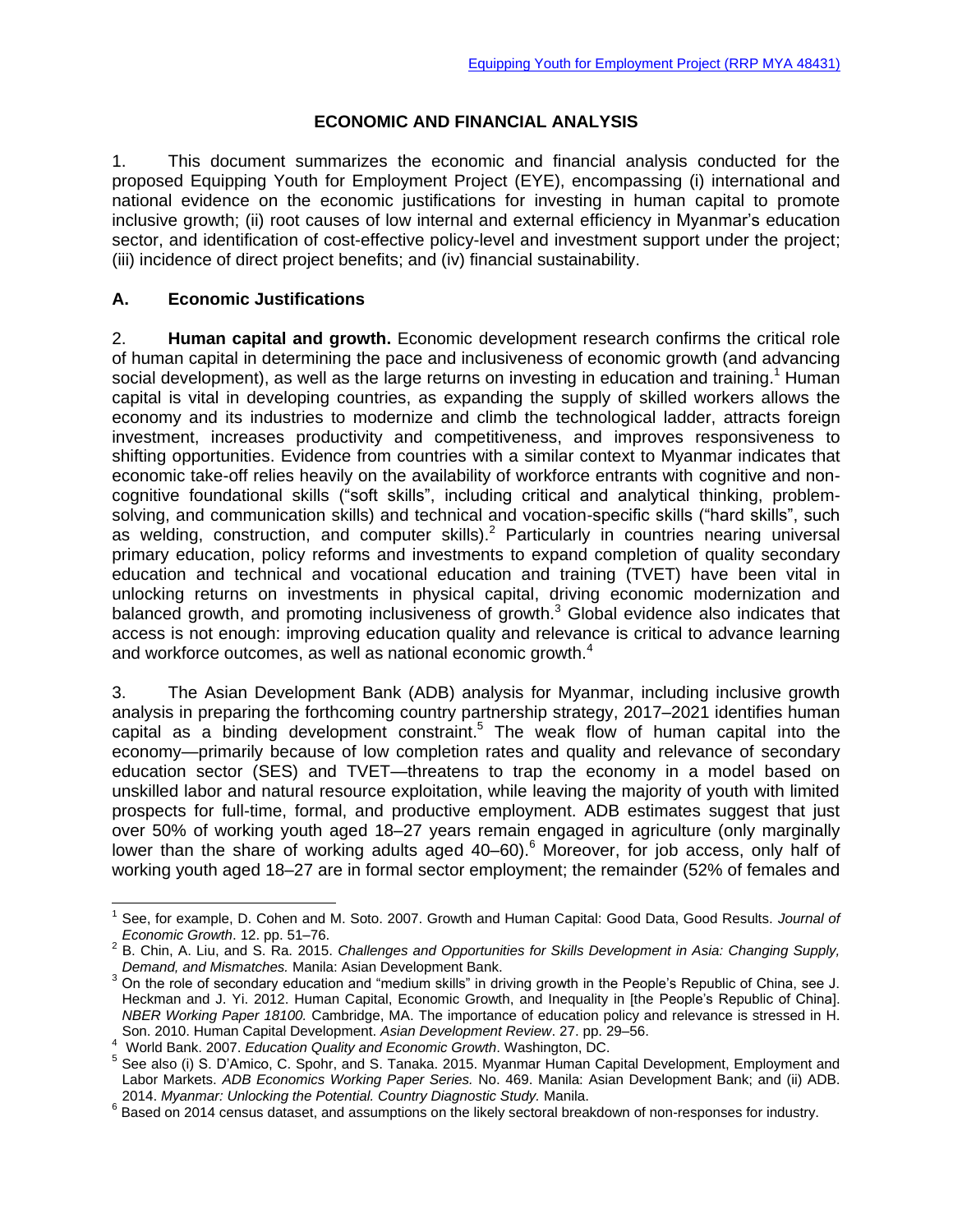46% of males) are own-account or contributing family workers. While youth unemployment is low (about 5.5% of youth aged 18–27), underemployment and work in low-paying, low productivity jobs are critical issues.

4. Many of these labor market and economic challenges arise from weak human capital, which national and foreign-invested businesses identify as a priority growth constraint.<sup>7</sup> Using data from the Ministry of Education, the 2009–2010 Integrated Household Living Conditions Survey (IHLCS), and other sources, ADB-supported analysis as part of Myanmar's Comprehensive Education Sector Review (CESR) found SES and TVET to be critical "choke points" for education, the flow of skills into the workplace, and inclusive growth and broader socioeconomic development.<sup>8</sup> SES is where most youth exit the education system.<sup>9</sup> ADB estimates using Ministry of Education data suggest that, of the 1.1 million entrants to grade 1 each year, more than 80% complete primary schooling (grades 1–5), but only about 10% complete upper secondary education (USE) eleven years later, leaving nearly a 'missing million' youth without access to many forms of employment, TVET, or higher education. More recent ADB estimates using the 2014 census show similar findings (Figure 1). Meanwhile, SES supplies the largest share (about half) of entrants into modern sector employment. Only 25% of 18–27 year olds are employed in non-agricultural wage jobs, and half (47%) of these have one or more years of secondary education but no post-secondary education or training, while less than 19% have a bachelor's degree or higher and 6% have a post-secondary diploma (including TVET) or other vocational training.<sup>10</sup>



#### **Estimated Completion Rates and Entry into Non-Agricultural Wage Jobs**

LSE = lower secondary education, USE = upper secondary education Source: Asian Development Bank staff estimates.

<sup>7</sup> Government of Myanmar. *Indicative Private Sector Development Framework and Action Plan.* Nay Pyi Taw.

<sup>8</sup> ADB supported 12 technical annexes to the CESR. See: [https://www.adb.org/projects/46369-001/main#project](https://www.adb.org/projects/46369-001/main#project-documents)[documents](https://www.adb.org/projects/46369-001/main#project-documents) an[d https://www.adb.org/projects/47177-001/main#project-documents.](https://www.adb.org/projects/47177-001/main#project-documents)

<sup>&</sup>lt;sup>9</sup> Sector Assessment Summary (accessible from the list of linked documents in Appendix 2).

 $10$  The share with bachelor degree or higher is about 12% for males and 30% for females in this age group working in non-agricultural wage labor. Females hold only 39% of these jobs.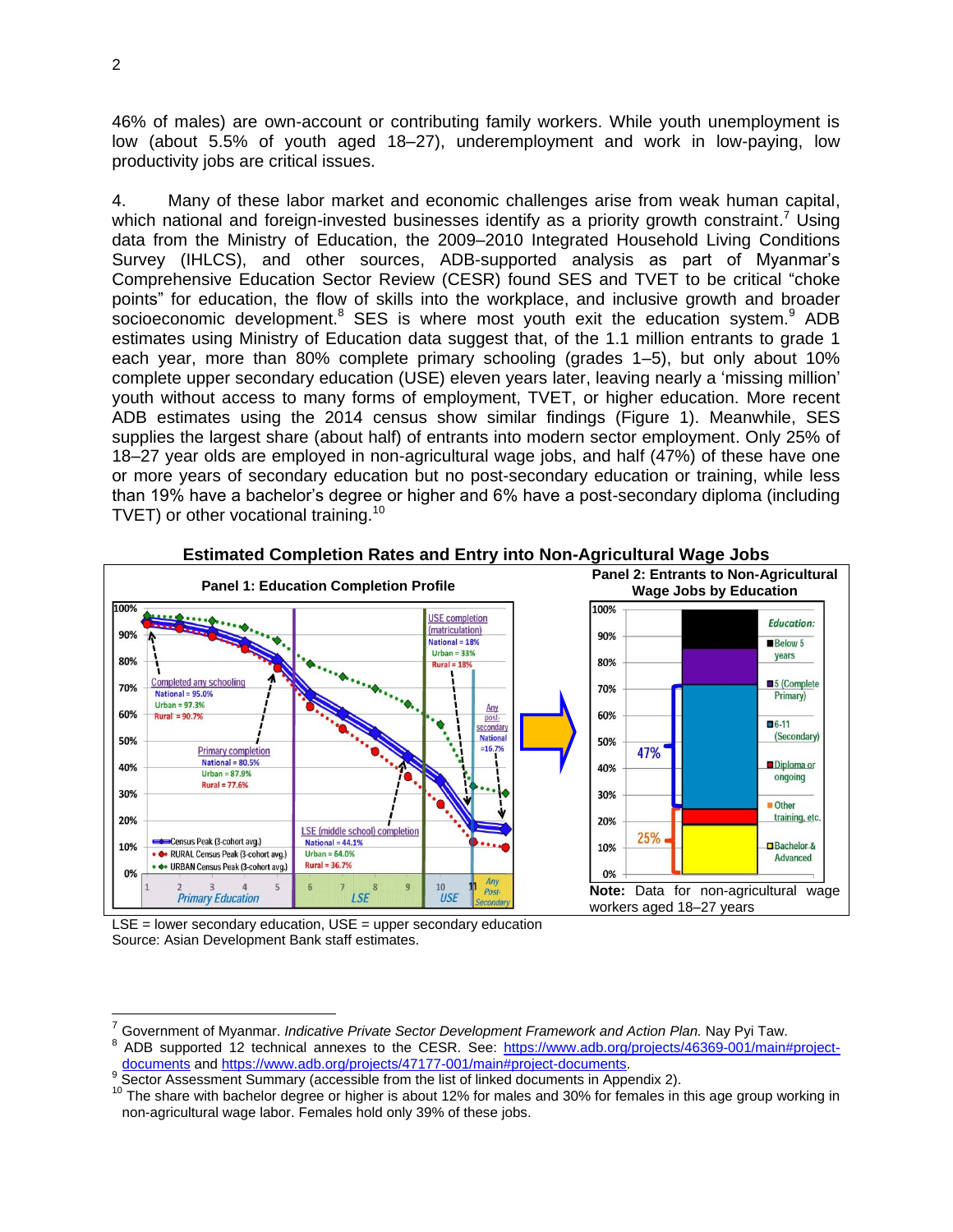5. **Individual-level returns to education.** Human capital accumulation is also a critical determinant of individuals' workforce outcomes. International economic development research demonstrates significant wage returns to education, with most studies finding that one additional year of schooling raises an individual's earnings by 5% to 15%.<sup>11</sup> These results are robust to a more limited number of studies using instrumental variable techniques (IVTs) to control for endogeneity. A leading multi-country IVT study finds that primary and secondary schooling returns are particularly high in less-developed countries, and secondary education appears especially important in rapidly growing economies, including those in Asia.<sup>12</sup> Moreover, conventional estimated returns to secondary education are likely understated (and those for higher education overstated) since they do not capture the pass-through effect. In many countries, failure to complete USE is a major deterrent to pursuing higher education: in Myanmar, for example, nearly all USE completers continue into higher education. Other IVT studies have found that completion of secondary education has a particularly significant impact on females' wages as well as broader workforce outcomes, such as participation in the formal labor market and non-agriculture sectors.<sup>13</sup>

6. Pending the 2017 Myanmar Living Conditions Survey, the country lacks data to support robust estimation of wage returns to education or training. To generate rough estimates, ADB used IHCLS data, which includes data on individual's education and labor force participation (but not wages) and total household consumption. Important caveats include the need to (i) restrict analysis to households with a single worker,<sup>14</sup> (ii) estimate labor earnings as total household consumption minus net savings, and (iii) merge post-secondary forms of TVET and higher education into one category.<sup>15</sup> Table 1 shows estimated returns for completion by level, using specifications excluding and including an indicator variable for urban location.<sup>16</sup> Columns 1–2 give the preferred specification, since migration is part of the outcome: education boosts lifetime earnings partly by enabling youth to migrate and enter better-paying urban jobs.

|                                   | <b>Coefficient</b> |       | <b>T-statistic</b> | <b>Coefficient</b> |        | T-statistic |  |
|-----------------------------------|--------------------|-------|--------------------|--------------------|--------|-------------|--|
| <b>Educational attainment</b>     |                    |       |                    |                    |        | 4           |  |
| Primary completion                | 0.103              | $***$ | 3.430              | 0.086              | $***$  | 2.930       |  |
| Lower secondary completion        | 0.239              | $***$ | 7.790              | 0.204              | $***$  | 6.410       |  |
| Upper secondary completion        | 0.182              | $***$ | 2.040              | 0.145              | $\ast$ | 1.690       |  |
| Any post-secondary diploma/degree | 0.096              |       | 0.920              | 0.066              |        | 0.640       |  |
| Urban household                   | n/a                |       | n/a                | 0.166              | $***$  | (4.460)     |  |

#### **Table 1: Indicative Estimates for Returns by Level of Education Completed**

 $()$  = negative,  $n/a$  = not applicable.

Note: Regressions also included quadratic variables for estimated years of work experience. Source: Asian Development Bank staff estimates.

7. With the noted caveats, the analysis confirms that education has significant returns, echoing international evidence. The returns to secondary education appear particularly high:

<sup>11</sup> H. A. Patrinos and G. Psacharopoulos. 2004. Returns to Investment in Education: A Further Update. *Education Economics.* 12(2). pp. 111–135.

<sup>12</sup> R. Barro and J. Lee. 2010. A New Data Set of Educational Attainment in the World, 1950–2010. *NBER Working Paper 15902.* Cambridge, MA. This paper estimates that the wages of secondary school graduates are 2.1 times those of primary school graduates in East and South Asia.

<sup>1&</sup>lt;sup>11</sup> C. Spohr. 2003. Formal Schooling and Workforce Participation in a Rapidly Developing Economy: Evidence from "Compulsory" Junior High School in [Taipei, China]. *Journal of Development Economics.* 70(2). pp. 291–327.

<sup>14</sup> As expected, such households are typically smaller and younger. To avoid outliers, the analysis was also restricted to workers aged 18–40 years.

<sup>&</sup>lt;sup>15</sup> The dataset does not distinguish 3-year post-secondary TVET programs from academic diploma programs.

<sup>&</sup>lt;sup>16</sup> In the absence of valid instruments, results used ordinary least squares estimation, based on a standard mincerian formulation from Barro and Lee (2010) cited in footnote 12 and other studies.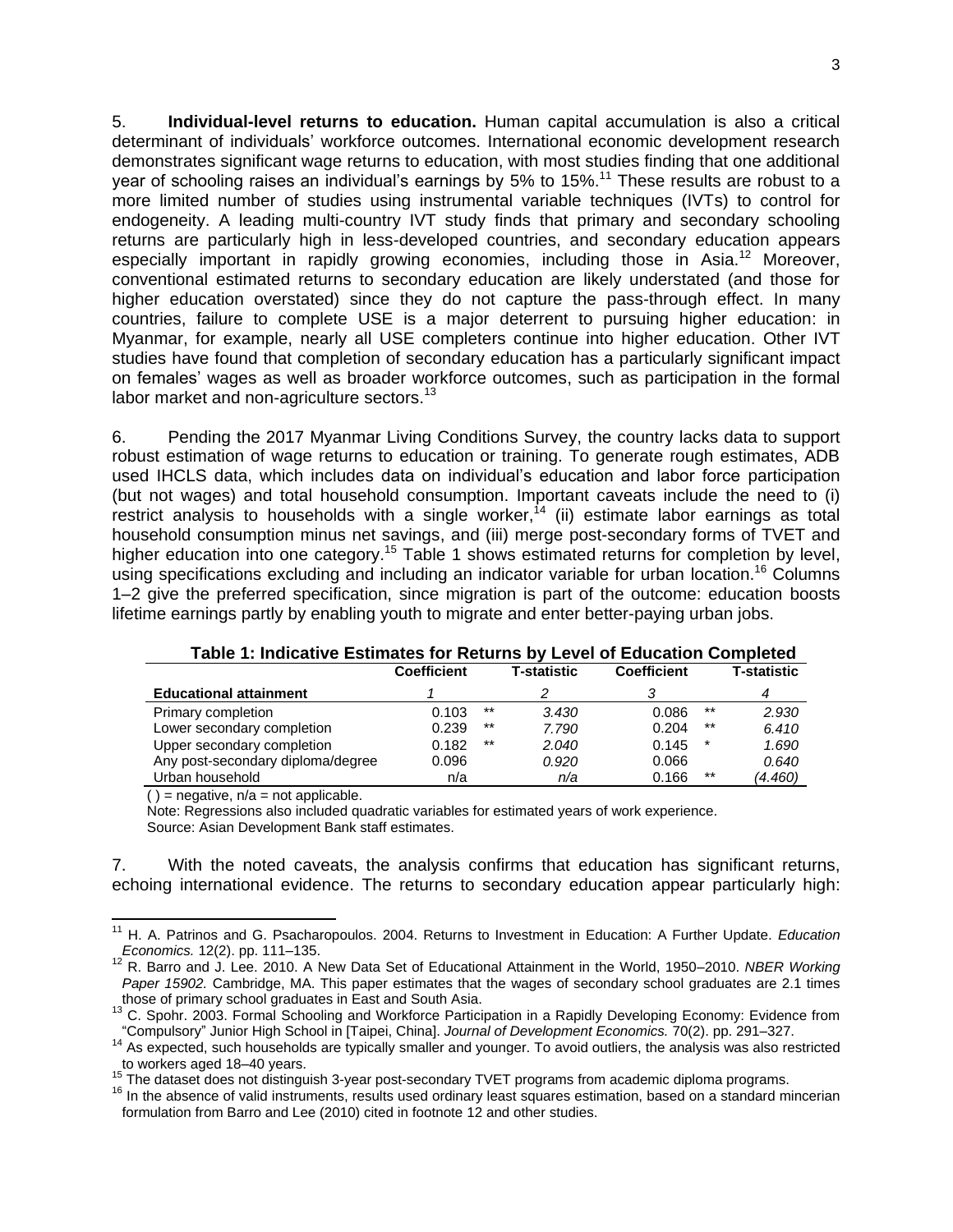completing lower secondary education (LSE) is associated with a 23.9% rise in wages and USE completion is associated with an 18.2% rise, corresponding to average wage increases of about 6.0% per year of LSE and 9.1% per year of USE. This is consistent with evidence that secondary education is a choke point for skill accumulation (para. 4), and thus commands a high premium in the labor market. Improvements in SES quality and relevance (a major focus of  $EYE$ ) would be expected to further elevate the returns to secondary education.<sup>17</sup> Data is not available to rigorously assess TVET returns in Myanmar, particularly accounting for planned reforms to align TVET with industry skill needs. However, initial evidence from ongoing tracer studies for the ADB-supported pilot test of competency-based modular short courses (CBMSCs) shows that trainees (i) are rapidly hired (63% were employed within 1 month of training), (ii) found more regular employment (average working hours per week rose from 22 to 35), and (iii) roughly doubled monthly income from \$49 to \$102 per month.<sup>18</sup> Alongside evidence from other countries, such results suggest that completion of higher quality, labor market-responsive secondary education and TVET will significantly impact individuals' ability to access higherpaying modern sector employment opportunities. As in other countries, the returns to education and training are likely to be highest for disadvantaged youth.

8. **Broader socioeconomic returns.** Particularly in developing countries, education also delivers broader socioeconomic benefits. Studies indicate that secondary education has a strong gender equalizing effect, with education conveying larger wage returns for females than for males, as well as broad and cross-generational benefits: education empowers girls and women, raises age at marriage and lowers fertility, promotes household saving behaviors, and increases investments in the next generation, thus helping to break longer-term poverty traps (footnote 11). International evidence on TVET is more mixed but suggests that well-designed and targeted programs can expand females' participation in higher-paying formal sector employment. Such social benefits represent important positive externalities and spillover effects, providing strong justification for investment by the Government of Myanmar.

### **B. Cost-Effectiveness Analysis**

9. **Strategic alignment.** The analysis suggests that narrow interventions will be unable to address the noted challenges, including the 'missing million', low internal efficiency (high dropout), and low external efficiency in meeting employers' soft and hard skill demands. To address a legacy of fractured policy and under-investment, cost-effective approaches have been designed to provide linked policy and investment support for cohesive SES and TVET reforms, to strategically align the subsectors in meeting rapidly evolving skill demands.<sup>19</sup> Though relying on private service provision is not a viable option for SES and TVET in the nearterm, EYE supports government–industry engagement to ensure relevance to skill needs.<sup>20</sup>

10. **Secondary education sector.** Investing in quality-improving SES reforms alongside interventions to improve access was assessed as more cost effective than investments focused principally on access. Analysis of supply and demand constraints demonstrates the need to

 <sup>17</sup> For evidence on the role of quality and relevance, see ADB. 2015. *Key Indicators for Asia and the Pacific 2015 Special Chapter—A Smarter Future: Skills, Education, and Growth in Asia*. Manila.

<sup>&</sup>lt;sup>18</sup> A forthcoming CBMSC Trainer Tracer Study Report will consolidate results from multiple tracer study rounds conducted as part of ADB support for CBMSC pilot testing. ADB. 2014. *Technical Assistance to the Republic of the Union of Myanmar for Support for Skills Development for Inclusive Growth*. Manila.

<sup>&</sup>lt;sup>19</sup> The TVET subsector focuses largely on USE graduates, and does not provide a viable pathway for the more than 600,000 primary completers who exit education without completing USE each year.

<sup>20</sup> While Myanmar is preparing a Private Education Law, there are very few private schools, and these focus on affluent urban clients. Only 9% of employers train their own staff, suggesting challenges for apprenticeship models.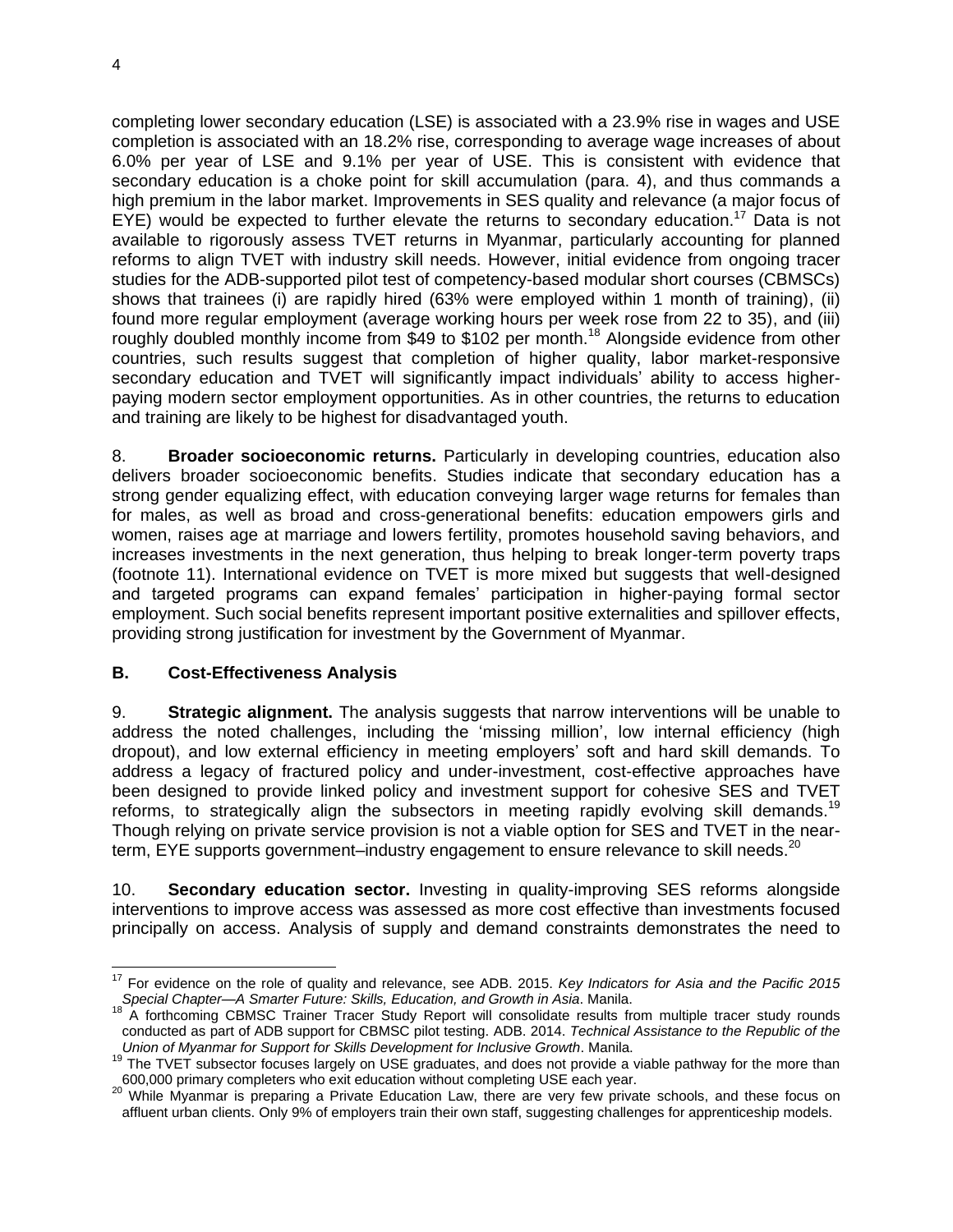prioritize reforms of outdated, rote-based curricula, pedagogy, and assessment.<sup>21</sup> First, microeconomic analysis of IHLCS data identified "lack of interest" as the lead reason for SES dropout, largely reflecting perceived irrelevance to finding decent employment. Second, education costs (the next main reason for dropout) also indicate outdated curriculum, pedagogy, and assessment, which necessitate private tutoring. Tutoring fees comprise the largest share (42%) of household spending on schooling in Myanmar, and rise in LSE and USE. ADB staff analysis suggests that USE is the most expensive level of education per child enrolled: the cost per grade 11 student was roughly equivalent to \$200 (more than 40% of average per capita expenditure) in 2009–2010, and this cost has likely since risen. Third, quality reforms will be vital to address the high matriculation exam failure rate (71% in 2016) of grade 11 students, which reflects weak learning outcomes and represents a huge wastage of government and household investment in education. Finally, the project will address broader demand and supply factors that depress completion rates and learning outcomes. This includes EYE upgrading of incomplete SES schools (lowering transport costs to enable youth to complete LSE and/or USE) and pilot testing dorms at SES school sites, as evidence from other countries suggests dorms have strong potential to increase completion rates and lower cost burdens.<sup>22</sup>

11. **Technical and vocational education and training.** EYE supports national reforms to reorient TVET to industry needs and replicate CBMSCs by using excess space at TVET schools in areas with high skill demand. This will be more cost effective than building new TVET schools or expanding TVET programs, which are often low quality and inequitable. Many TVET programs (which largely target USE graduates) are outdated and overly theoretical. Moreover, ADB analysis of IHLCS and census data confirm that less than 1% of youth are able to access training in areas such as construction or industrial skills. As a result, more than 80% of employers feel TVET and academic education fail to provide the needed skills.<sup>23</sup> Initial results from the CBMSC pilot (para. 7) confirm that competency-based approaches are highly cost effective in equipping disadvantaged youth with the skills immediately demanded by employers.

12. **Geographical dimensions.** While project support for structural and quality-related reforms will be national in scope, geographic targeting of certain investments (upgrading incomplete SES schools and replicating CBMSCs) used geographic information system analysis of data from IHCLS and the 2014 census to maximize cost effectiveness.<sup>24</sup> Site prioritization incorporated factors such as the concentration of poverty, SES dropouts, and employment in target industries (as a proxy for skill demand). As part of an evidence-based approach to ensure cost effectiveness of future investments, geographic targeting also provided the basis for a rigorous impact evaluation of SES school upgrading and dorm provision.

# **C. Beneficiary Analysis**

 $\overline{a}$ 

13. EYE policy-level and investment support will facilitate national reforms for system building and aligning SES and TVET to evolving skill demands. The longer-term total benefits of such reforms are difficult to quantify but clearly substantial. For example, EYE-supported reforms will enhance system efficiency by directing budget funds to more effective and complementary programs while improving external efficiency by ensuring SES and TVET meet employers' evolving skill needs. Reforms to improve SES quality and relevance will increase the flow of soft skills into the labor force, supporting more rapid and diversified growth (particularly

<sup>21</sup> This is consistent with international evidence. See International Initiative for Impact Evaluation. 2016. *The Impact of Education Programmes on Learning and School Participation in Low- and Middle-Income Countries.* London.

<sup>22</sup> Where private boarding facilities are available, they cost about MK500,000 per year.

<sup>23</sup> ADB staff analysis of data from the 2014 World Bank Myanmar Enterprise Survey.

<sup>&</sup>lt;sup>24</sup> Geographic analysis and targeting are outlined in a supplementary document, available upon request.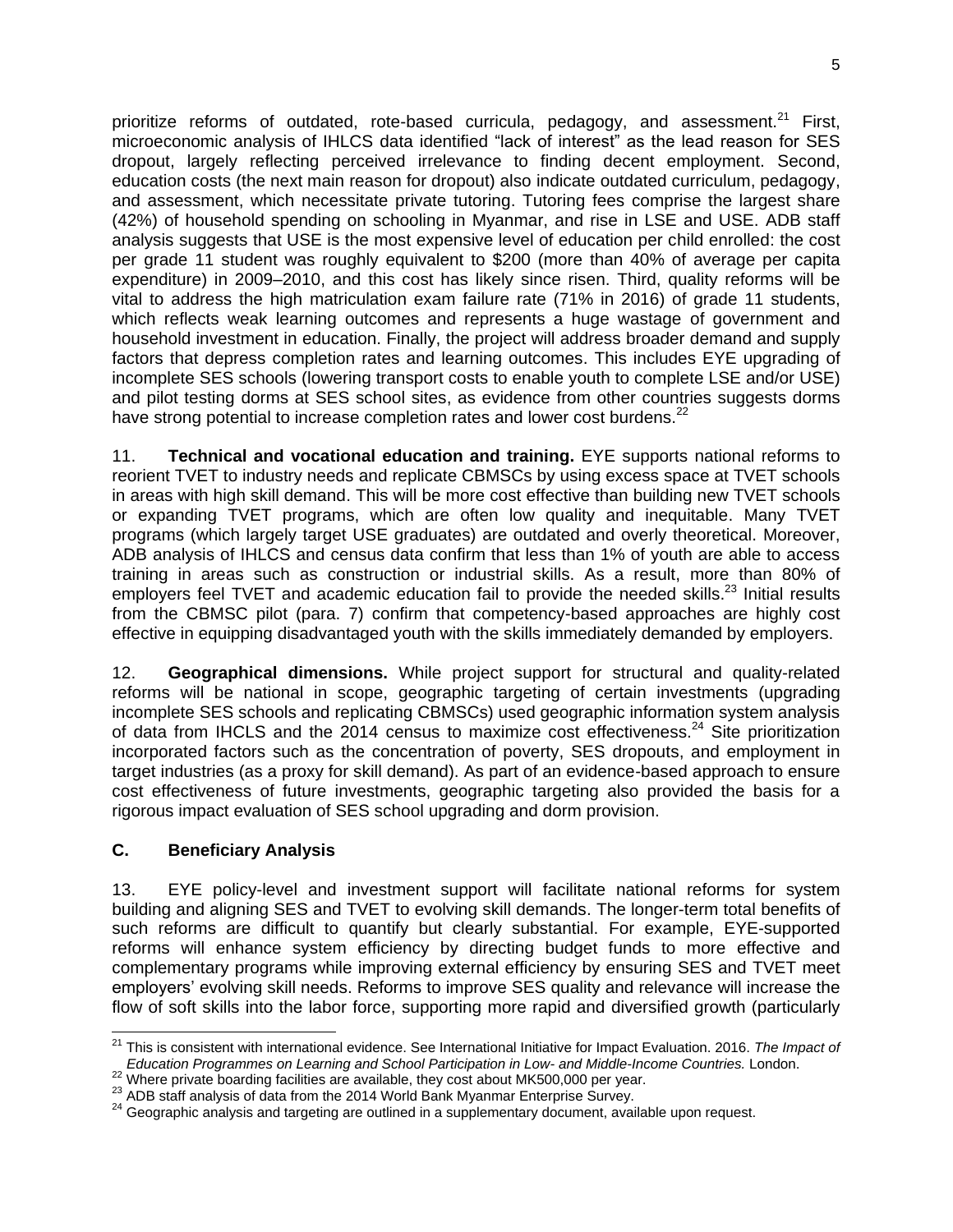in modern service sectors), while reforms to improve SES access will reduce wastage (and improve equity) by reducing dropout and high household costs while enabling more children to complete higher-quality LSE and USE. EYE-supported TVET reforms will strengthen external efficiency of TVET and (in the longer term) promote increased private investment in TVET, accelerate growth (particularly in construction and manufacturing sectors) by increasing the flow of hard skills into the workplace, and promote more inclusive growth by allowing disadvantaged youth and unskilled workers to improve skills and employment prospects through new TVET programs.

14. The remainder of this section focuses on the project's immediate-term beneficiaries, and likely considerably understates EYE's eventual and indirect benefits.

15. **Youth and households nationwide.** More than 4.4 million youth are expected to directly benefit from project interventions during implementation. Most of these will be youth benefiting from new, more relevant SES textbooks (about 45 million), teacher adoption of student-centered learning, and reformed student assessment. Moreover, reforms are predicted, by the project end, to increase the number of youth completing LSE each year by 150,000 and the number completing USE each year by about 285,000. Meanwhile, household expenditure burdens are expected to reduce with a decreased need for private tutoring. In addition, at least 24,000 disadvantaged youth (including 10,000 females) who would not likely have access to training will benefit from completion of free-of-cost CBMSCs, resulting in better-paying skilled employment. EYE support for areas such as upgrading of incomplete SES schools is expected to generate further benefits, though these are difficult to estimate.

16. **Teachers and managers.** At least 90,000 SES teachers (almost all SES teachers nationwide) will benefit from new textbooks and teacher guides, as well as in-service teacher training conducted yearly prior to introducing the new grades 6–12 curriculum. SES teachers will also benefit from reforms to teacher deployment and use. Multi-stage, multi-modal capacity building will benefit 150 TVET teachers and school managers. In addition, SES and TVET subsector management capacity building programs will directly benefit at least 120 officials at national and local levels.

17. **Targeted interventions.** While benefitting fewer individuals, EYE's pilot test initiatives will target particularly disadvantaged groups with important interventions. In particular, geographically targeted interventions under output 2 (supporting SES) will benefit 48 townships with high levels of poverty and SES dropout by upgrading incomplete SES schools and introducing dorms (public SES school dorms do not exist in Myanmar), both of which should dramatically increase completion rates and lower transport and boarding costs. At least 5,000 youth from poor households in remote villages (including at least 50% girls, and prioritizing ethnic group youth) are expected to benefit from free boarding by the project end. Under output 3 (supporting TVET), at least 9,000 CBMSC trainees (including at least 80% ethnic group youth and 50% females) will benefit from cash stipend support and free dorm boarding (along with free meals, uniforms, and protective gear provided to all CBMSC trainees). These initiatives will be evaluated for potential scale-up using government budget and/or expected follow-up ADB assistance, multiplying EYE's ultimate impact.

# **D. Financial Sustainability**

18. **Accelerated growth and rising government revenues.** Following decades of isolation, in 2011, Myanmar began sweeping reforms supporting integration into the regional and global economy. Such reforms have helped accelerate the country's economic growth, with real gross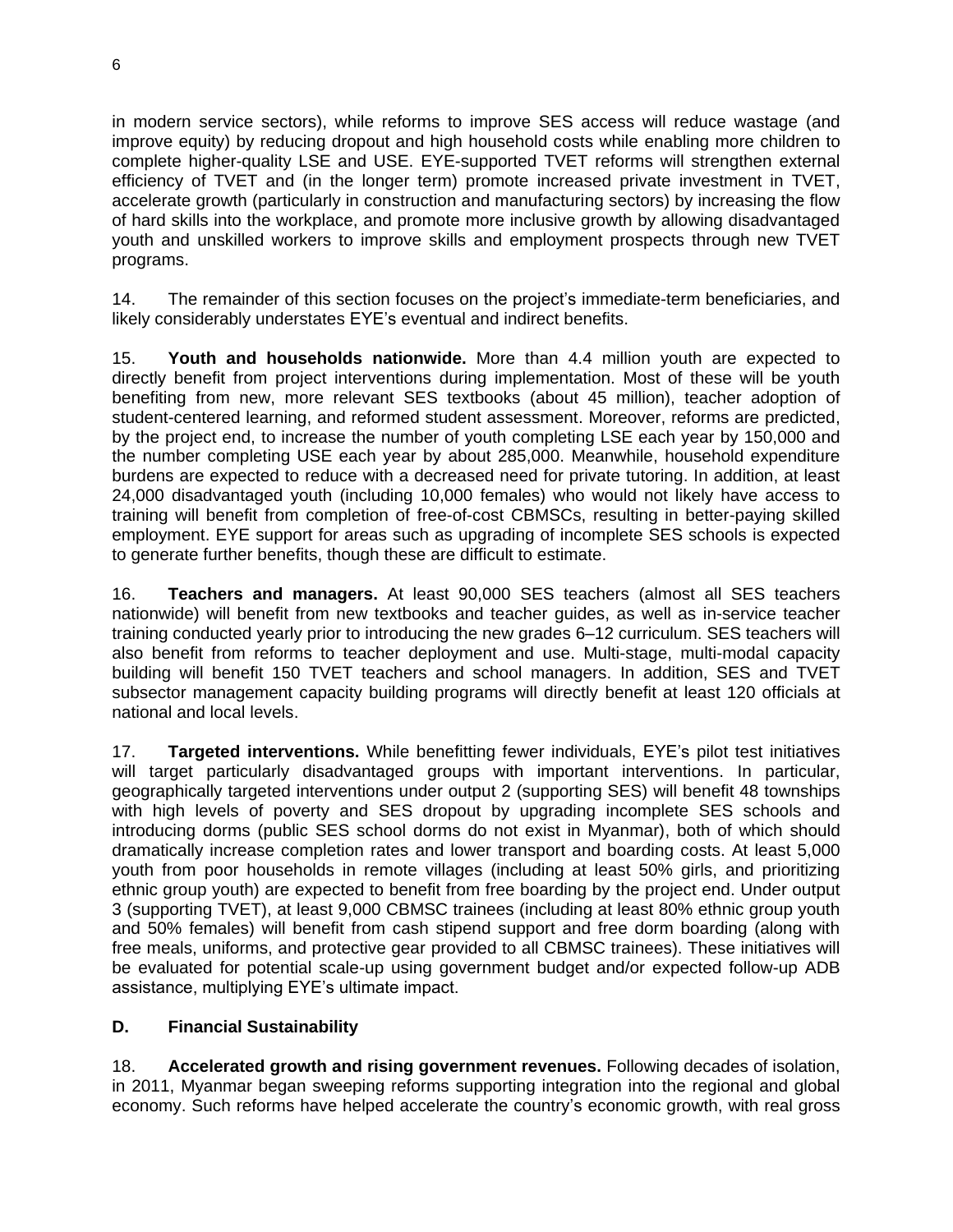domestic product growth rising from an average of 5.3% annually during FY2009–FY2011 to nearly 7.9% during FY2012–FY2015, with projected annual real growth rates above 8.3% in FY2016–FY2017 (Table 2). Economic and revenue growth from strengthened tax collection, energy resource exports, and other sources has also enhanced the government's fiscal position, reflected in rising total Union (national) government expenditures, with trends expected to continue improving.<sup>25</sup> Development partners (ADB and the World Bank) are also supporting the government to improve efficiency of budget spending across and within sectors.<sup>26</sup>

| <b>Measure</b>                                                      | 2009 | 2010 | 2011 | 2012 | 2013 | 2014 | 2015 | 2016 | 2017 |
|---------------------------------------------------------------------|------|------|------|------|------|------|------|------|------|
| Nominal GDP (\$ billion)                                            | 38.1 | 49.6 | 56.0 | 55.6 | 56.7 | 63.1 | 65.8 | 71.3 | 79.0 |
| Real GDP growth rate (%)                                            | 5.1  | 5.3  | 5.6  | 7.3  | 8.4  | 8.5  | 7.2  | 8.4  | 8.3  |
| <b>Total Union Government Budget</b><br>(\$ billion)                | 3.3  | 4.4  | 5.9  | 7.5  | 8.1  | 10.5 | 10.5 | 11.3 | 12.3 |
| Education budget (\$ billion)                                       | 0.2  | 0.3  | 0.4  | 0.9  | 1.1  | 1.3  | 1.3  | 1.5  | 1.7  |
| Education budget as share of GDP (%)                                | 0.7  | 0.8  | 0.8  | 1.6  | 1.8  | 2.0  | 2.0  | 2.1  | 2.1  |
| Education budget as a share of total<br>Union Government Budget (%) | 6.6  | 6.1  | 6.9  | 10.1 | 12.7 | 12.0 | 12.4 | 13.3 | 13.4 |

**Table 2: Economic Growth and Education Budget Trends and Projections, 2009–2017**

GDP = gross domestic product.

Note: Years denote the year in which the fiscal year starts.

Sources: Asian Development Bank. 2016. *Asian Development Outlook*. Manila; International Monetary Fund. 2015. Myanmar: Staff Report for the 2016 Article IV Consultation. Washington; Government of Myanmar. 2016. Union Budget 2016. Nay Pyi Taw; World Bank. 2015. Myanmar Public Expenditure Review 2015. Washington, DC; and Asian Development Bank staff estimates.

19. **Increased education budgeting.** Following prolonged under-investment in the education sector, the government redoubled investment in education in 2011, with public education expenditure more than doubling as a share of the total budget (rising from an average of 6.5% during FY2009–FY2011 to 13.2% in FY2016). Alongside rapid growth of the overall budget, this yielded a more than quadrupling of the education budget, which rose 4.3-fold from FY2011 to FY2016. Myanmar's new government has reemphasized education, and is expected to further increase education financing. Substantial increases are expected starting from the FY2017 budget (the first to be developed by the new government).<sup>27</sup> Public financing for education remains low by international standards, but the National Education Law (2015) commits the government to progress towards 20% of the total budget, though it does not set a binding timeline. In 2016, the government also began channeling revenues from new taxes on mobile phone charges to the education sector. In addition, the education sector is expected to attract increased development partner organization (DPO) and private sector investment, with a draft Private Education Law under preparation.

20. **More efficient education sector resourcing.** Alongside budget increases, since 2012, the government has adopted an evidence-based approach to sector planning, which will be important to ensure increased budgets translate into improved sector performance and internal and external efficiency. This has included engaging DPOs to complete the CESR—the first rigorous assessment of the sector since 1992—and to formulate an evidence-based National Education Strategic Plan, 2016–2021 (NESP). The NESP provides a roadmap for reforms and a unified framework for increased government and DPO investment in the sector.<sup>28</sup> The

 $\overline{a}$ 

<sup>25</sup> ADB. 2016. *Asian Development Outlook*. Manila.

<sup>26</sup> World Bank. 2015. Myanmar Public Expenditure Review 2015. Washington, DC.

<sup>&</sup>lt;sup>27</sup> The new government's emphasis on investing in education and strengthening human capital is reflected in Government of Myanmar. 2016. *Economic Policy of the Union of Myanmar*. Nay Pyi Taw.

<sup>28</sup> Ministry or Education. 2016. *NESP (2016–2021) Policy and Programme Framework*. Nay Pyi Taw.